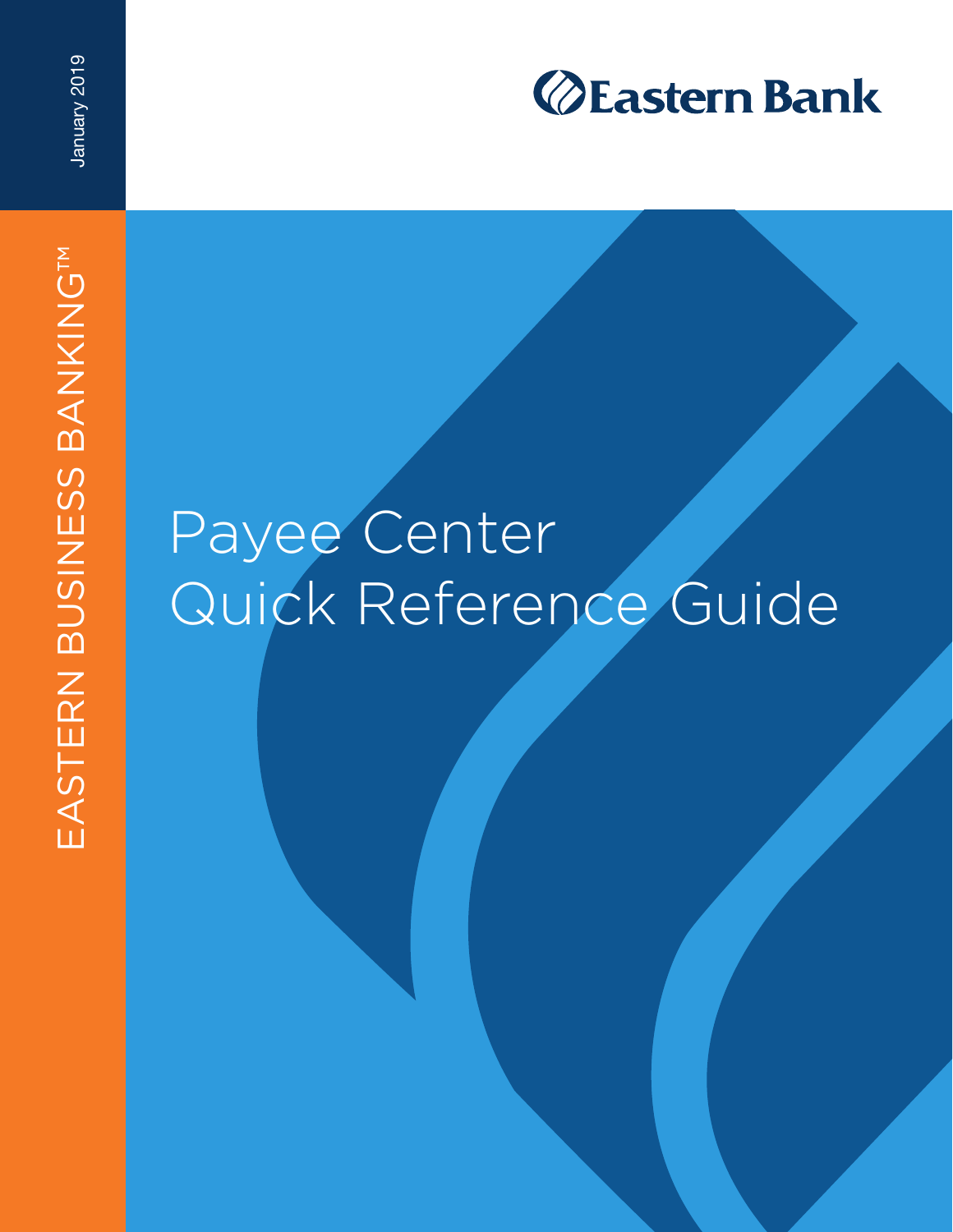## **PAYEE CENTER**

The Payee Center allows you to add, modify, view, and delete Payees. After the Payee is set up in the Payee Center, a payment can be created and sent to the Payee in the Payment Center.

Updates or deletions to Payees will not affect transactions that have already been entered or are in process.

## **TO ADD A PAYEE:**

- **1.** From Home, select **Payee Center**.
- **2.** Click **Add New Payee**.

| <b><i>OEastern Bank</i></b> |                                                                         |                                           |                       |                   |             |                          |                    | <b>User Name</b><br>Last Login: 00/00/0000 00:00 PM |  |
|-----------------------------|-------------------------------------------------------------------------|-------------------------------------------|-----------------------|-------------------|-------------|--------------------------|--------------------|-----------------------------------------------------|--|
| 費<br>Home                   |                                                                         | Payee Center                              |                       |                   |             |                          |                    |                                                     |  |
| 圖<br>Payment Center         | Payees                                                                  |                                           | 拳                     |                   |             |                          |                    |                                                     |  |
| 孟<br><b>Accounts</b>        | <b>Add New Payee B. Export Payees</b>                                   |                                           | C 00/00/0000 00:00 PM |                   |             |                          |                    |                                                     |  |
| а                           | Filter                                                                  | Select fields<br>$\overline{\phantom{a}}$ |                       |                   |             |                          |                    | All Payees                                          |  |
| Payee Center                | AII                                                                     | <b>Actions</b>                            | Name                  | <b>Payee Type</b> | ↑Payee Name | <b>Payee Email</b>       | <b>Payee Phone</b> | Payee Mi                                            |  |
|                             | 8                                                                       | View $\star$                              | Name1                 | Business          | Payee Name  | payeeemail@ispprover.com | 000-000-0000       | 000-000-00                                          |  |
|                             | $\qquad \qquad \qquad \qquad \qquad \qquad \qquad \qquad \qquad \qquad$ | View $\star$                              | Name2                 | <b>Business</b>   | Payee Name  | payeeemail@ispprover.com | 000-000-0000       | $000 - 000 - 00$                                    |  |
|                             |                                                                         | View $\star$                              | Name3                 | <b>Business</b>   | Payee Name  | payeeemail@ispprover.com | 000-000-0000       |                                                     |  |

**3.** At Payee Type, check the appropriate box: **Business**, **Individual**, or **Employee**.

| <b>Eastern Bank</b>                     |                                           |  |  |  |
|-----------------------------------------|-------------------------------------------|--|--|--|
| 昔<br>Home                               | New Payee                                 |  |  |  |
| $\blacksquare$<br><b>Payment Center</b> | * Payee Type(s)                           |  |  |  |
| 孟                                       | Business Individual O<br>Employee         |  |  |  |
| <b>Accounts</b>                         | Payee Information                         |  |  |  |
| $\mathbf{1}$<br><b>Payee Center</b>     | * Name (Business, Individual or Employee) |  |  |  |
|                                         | <b>Payee ID Number</b>                    |  |  |  |
|                                         | <b>Address Information</b>                |  |  |  |
|                                         | <b>Address Line 1</b>                     |  |  |  |
|                                         |                                           |  |  |  |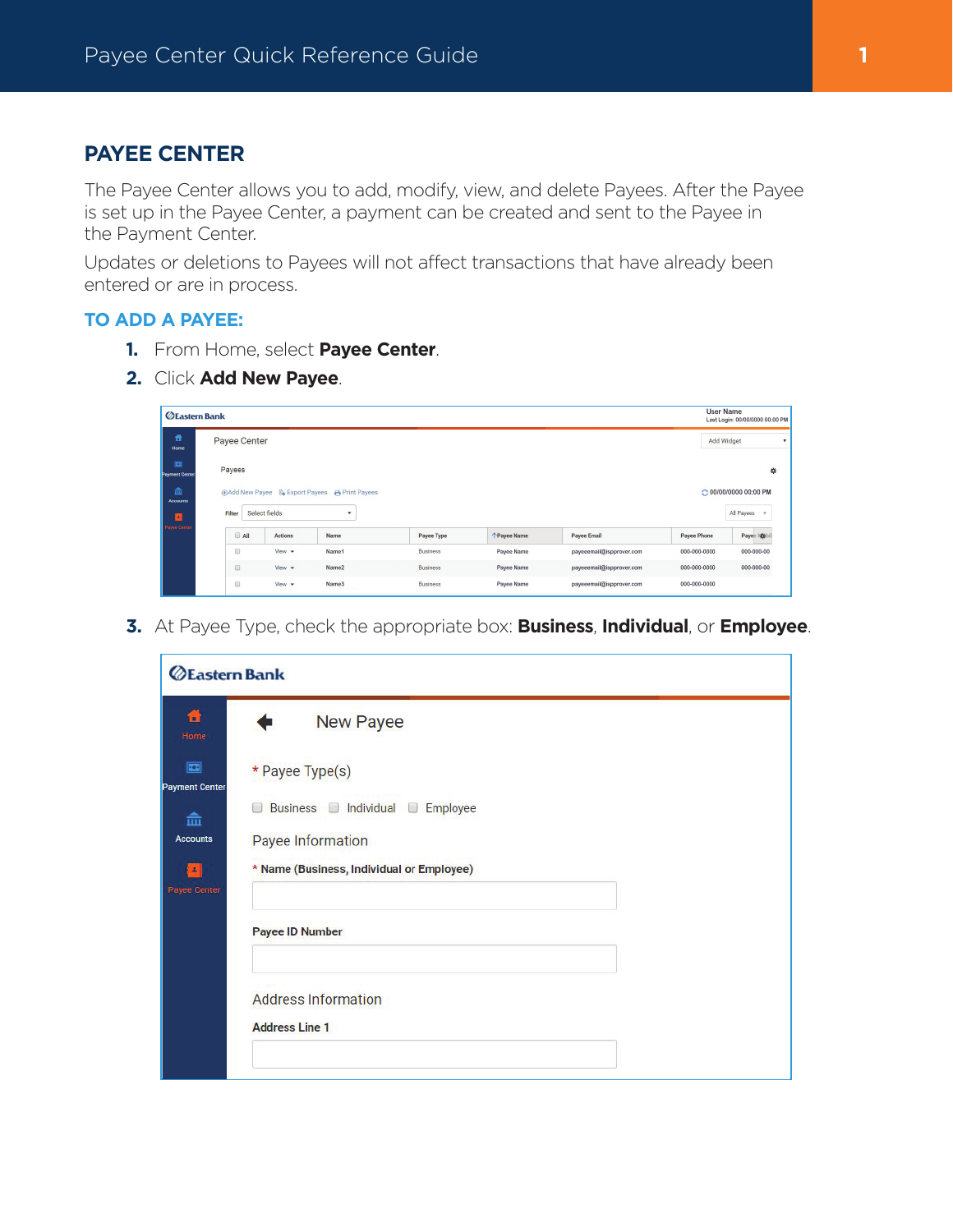- **4.** In the **Payee Information** section, enter the **name**, **ID number** *(optional)*, and **address**.
- **5.** *(optional)* In the **Payee Person** section, enter the **name** and **contact info**.

| <b>ØEastern Bank</b>                                           |                   |  |  |  |  |
|----------------------------------------------------------------|-------------------|--|--|--|--|
| <b>New Payee</b><br>a<br>←                                     |                   |  |  |  |  |
| Home<br>* Payee Type(s)<br>囩                                   |                   |  |  |  |  |
| ayment Center<br><b>Business Individual D</b> Employee         |                   |  |  |  |  |
| 齑                                                              |                   |  |  |  |  |
| Payee Information<br>Accounts                                  |                   |  |  |  |  |
| * Name (Business, Individual or Employee)<br>ø<br>Payee Center |                   |  |  |  |  |
|                                                                |                   |  |  |  |  |
| <b>Payee ID Number</b>                                         |                   |  |  |  |  |
|                                                                |                   |  |  |  |  |
| Address Information                                            | Payee Person      |  |  |  |  |
| <b>Address Line 1</b>                                          | <b>Payee Name</b> |  |  |  |  |
|                                                                |                   |  |  |  |  |
| <b>Address Line 2</b>                                          | Email             |  |  |  |  |
|                                                                |                   |  |  |  |  |
| City                                                           | Phone             |  |  |  |  |
|                                                                |                   |  |  |  |  |
| <b>State</b>                                                   | Mobile            |  |  |  |  |
|                                                                |                   |  |  |  |  |
| Province                                                       | Fax               |  |  |  |  |
|                                                                |                   |  |  |  |  |
| <b>Postal Code</b>                                             |                   |  |  |  |  |
|                                                                |                   |  |  |  |  |
| Country                                                        |                   |  |  |  |  |
| Select a Country<br>$\boldsymbol{\mathrm{v}}$                  |                   |  |  |  |  |

**6.** In the **Payment Information** section, click **Add Payment Account Information** to enter the Payee's account information.

| Complete Account Information to enable payments and collections for this Payee.    |                  |                                                                                                                                      |
|------------------------------------------------------------------------------------|------------------|--------------------------------------------------------------------------------------------------------------------------------------|
| <b>Enter Bank Information</b> © Use IBAN <b>G</b><br><b>Account Type</b>           | * Account Number | Payment Methods Accepted by this Account<br>Selected payment types will be active for this account. De-select any you do not wish to |
| $\mathbf v$<br>Select Type                                                         | 000000000000     | use for this account                                                                                                                 |
| Required for Payment Types using NACHA clearing<br>method                          |                  | Use Standard Payments (ACH)                                                                                                          |
|                                                                                    |                  | Use International Expedited Payments (Wire - additional fees apply)                                                                  |
| * Bank Routing Code                                                                |                  | Corporate Collections                                                                                                                |
| 011301798 - Eastern Bank                                                           |                  | Use Expedited Payments (Wire - additional fees apply)<br>٠                                                                           |
| Eastern Bank<br><b>195 MARKET STREET</b><br><b>IYNN</b><br><b>US</b><br>* Currency |                  |                                                                                                                                      |
| USD - US DOLLAR<br>v                                                               |                  |                                                                                                                                      |
| > Intermediary Bank Information<br>Make this the Primary Account for this Payee    |                  |                                                                                                                                      |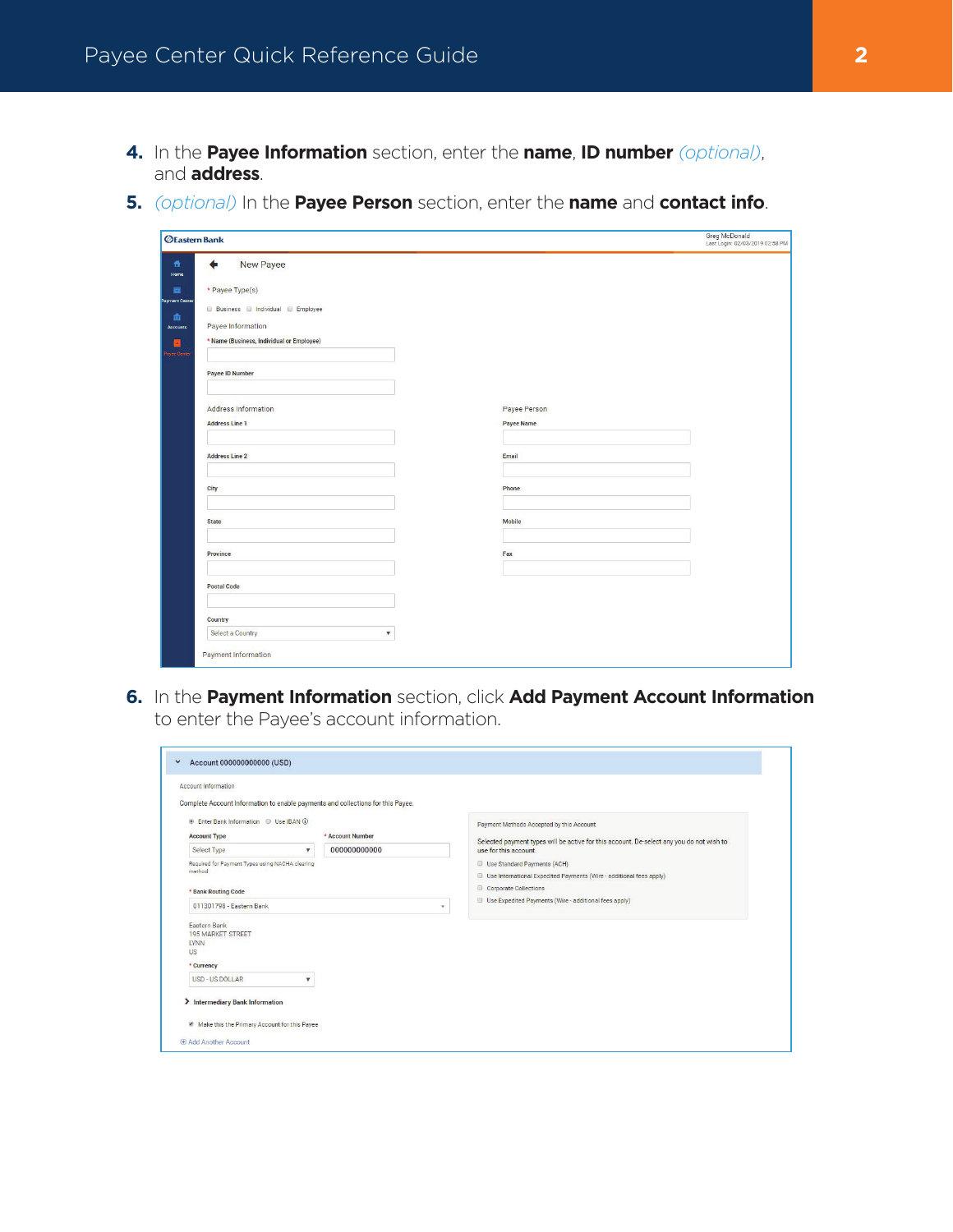- **7.** Select **Enter Bank Information** to input bank information or select **Use IBAN** to enter an IBAN.
- **8.** *(optional)* Select the Account Type if you want to set the Payee up for ACH
- **9.** Enter Payee account number.
- **10.** In **Bank Routing Code**, enter the Payee bank name or ABA number. As you type, the field will begin to display a list of banks that match. Select the bank.
- **11.** Check the box to select Payment Method
- **12.** The currency field will display USD US Dollar.
- **13.** *(optional)* Click **Intermediary Bank Information** to add intermediary bank information, and then complete the fields.
- **14.** To add another account for this Payee, click **Add Another Account**.
- **15.** When you have finished, click **Save Payee**.
- **16.** A Success Message Appears at the top of the Payee Center.
- **17.** Unless you are set up for Auto Approve, the Payee must be Approved. Only Payees in Approved status will be available in the Payee Center.

| <b>ØEastern Bank</b> |                                                                                           |                     |               |                 |                                     |               |  |
|----------------------|-------------------------------------------------------------------------------------------|---------------------|---------------|-----------------|-------------------------------------|---------------|--|
|                      | Payee Center                                                                              |                     |               |                 |                                     |               |  |
| Payment Center       | Payees                                                                                    |                     |               |                 |                                     | 柴             |  |
| <b>Accounts</b>      | √ 1 Payee Center Records Approved<br>Name Sample Payee<br><b>ID 000</b>                   | $\triangle$ Details | $\times$      |                 |                                     |               |  |
| Payee Center         |                                                                                           |                     |               |                 |                                     |               |  |
|                      | <b>Export Payes B</b> Export Payees <b>B</b> Print Payees<br>Select fields<br>Filter<br>۰ |                     |               |                 | C 00/00/0000 00:00 PM<br>All Payees | $\rightarrow$ |  |
|                      | A<br>Actions                                                                              | Name                | <b>Status</b> | Payee Type      | Payee Name                          | *             |  |
|                      | $\Box$<br>View $\sim$                                                                     | Sample Name         | Entered       | Business        | Payee Name                          |               |  |
|                      | $\qquad \qquad \Box$<br>$View -$                                                          | Sample Name         | Approved      | <b>Business</b> | Payee Name                          |               |  |